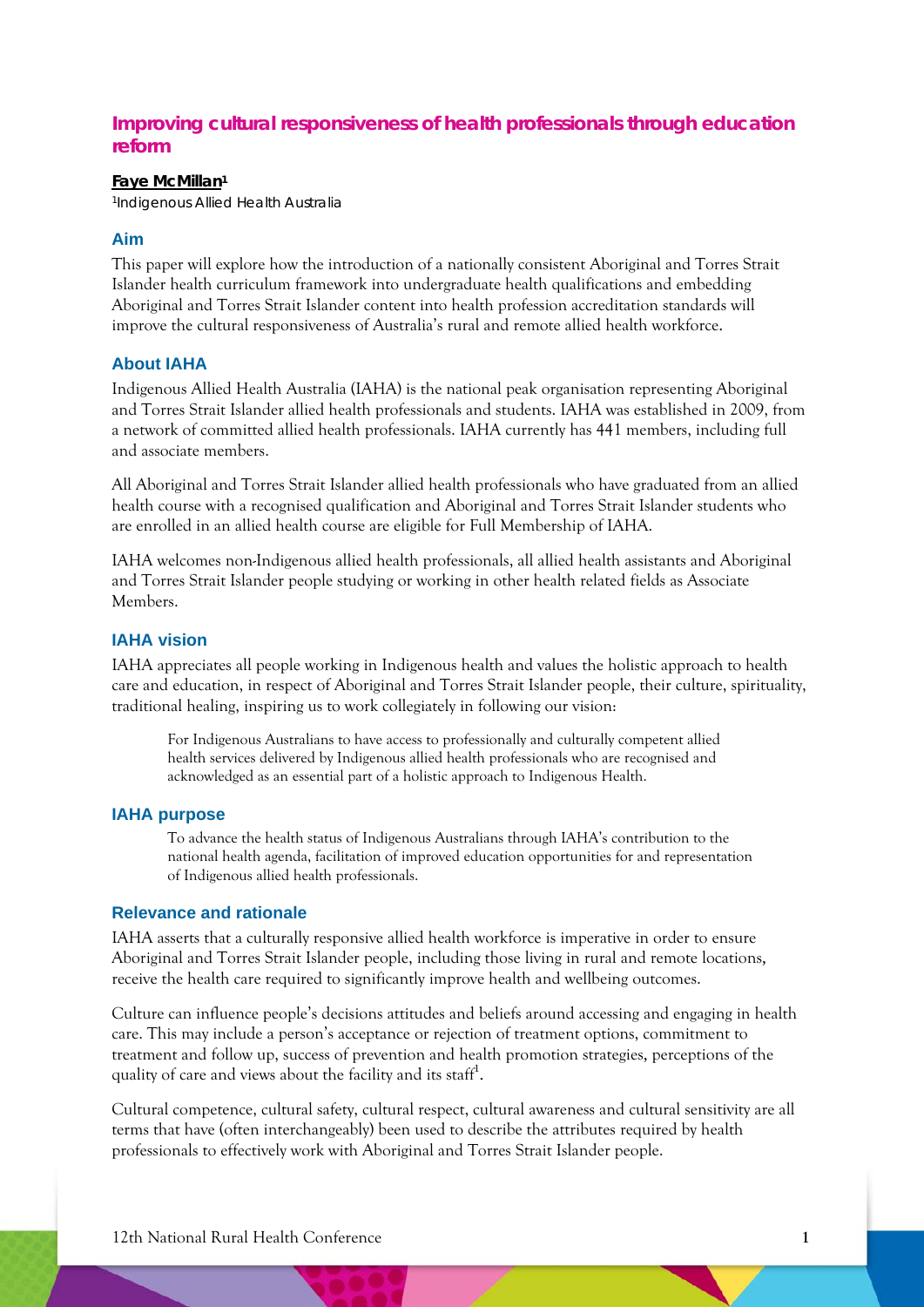Health professionals may have undergone cultural awareness training, giving them an 'awareness' of the cultural attributes of certain population. They may have undergone cultural 'safety' training, giving them the skills and knowledge to provide culturally safe health service delivery. They may have been assessed as being culturally competent—although there are issues around who assesses cultural competence and if an individual can ever truly be competent. All of these can be important tools for health professionals to have at their disposal. However no matter what training and experiences a health professional has attained, the only thing that really matters to the person at the centre of care is how the health professional responds to them in any particular encounter. Health professionals need to 'walk the talk'.

IAHA proposes that in the context of a holistic and person centred therapeutic relationship that health professionals need to be **culturally responsive**.

Culturally responsive care can be defined as an extension of patient centred-care that includes paying particular attention to social and cultural factors in managing therapeutic encounters with patients from different cultural and social backgrounds<sup>2</sup>. IAHA views it as a cyclical and ongoing process, requiring health professionals to continuously self-reflect and proactively respond to the person, family or community with whom they interact.

Being culturally responsive places the onus back onto the health professional to appropriately respond to the unique, physical, sensory, psychological, cognitive, social, emotional and cultural attributes of the person they are working with. Part of the challenge of becoming culturally responsive health professionals is learning to stretch beyond their personal comfort zone and be able to comfortably interact and work with people who are both similar and markedly different<sup>3</sup>.

It also places responsibility on the health provider governance structures to provide culturally responsive leadership to ensure that health professionals are encouraged and expected to respond to the needs of Aboriginal and Torres Strait Islander people effectively.

Although 2.4% of Australia's population are Aboriginal and Torres Strait Islander, their geographic distribution across Australia is quite different. Aboriginal and Torres Strait Islander people comprise 1% of the population in major cities, 3% in inner regional areas, 6% in outer regional areas, 15% in remote areas and 49% in very remote areas<sup>4</sup>. Aboriginal and Torres Strait Islander people living in rural, remote and very remote areas will often bring unique cultural and social perspectives to all therapeutic interactions.

Therefore it is essential that health education providers are able to provide opportunities for their graduates to attain the necessary skills, knowledge and attitudes that will enable them to deliver culturally responsive care. This includes providing clinical experiences within rural and remote locations so that they are familiar with the unique needs of rural and remote Aboriginal and Torres Strait Islander populations.

All health profession graduates need to be both clinically competent and culturally responsive to affect positive Aboriginal and Torres Strait Islander health outcomes.

## **Approach**

IAHA has long advocated for the development of a culturally inclusive, interdisciplinary Aboriginal and Torres Strait Islander Health Curriculum Framework to be integrated into tertiary entry level health profession training and Health Workforce Australia (HWA) is now funding the development of this framework.

At the time of writing this paper, the successful Tenderer had not been announced. However through participation of the HWA Aboriginal and Torres Strait Islander Health Workforce Advisory Committee, of which the IAHA CEO is co-chair, IAHA plans to take an active role in leading its development.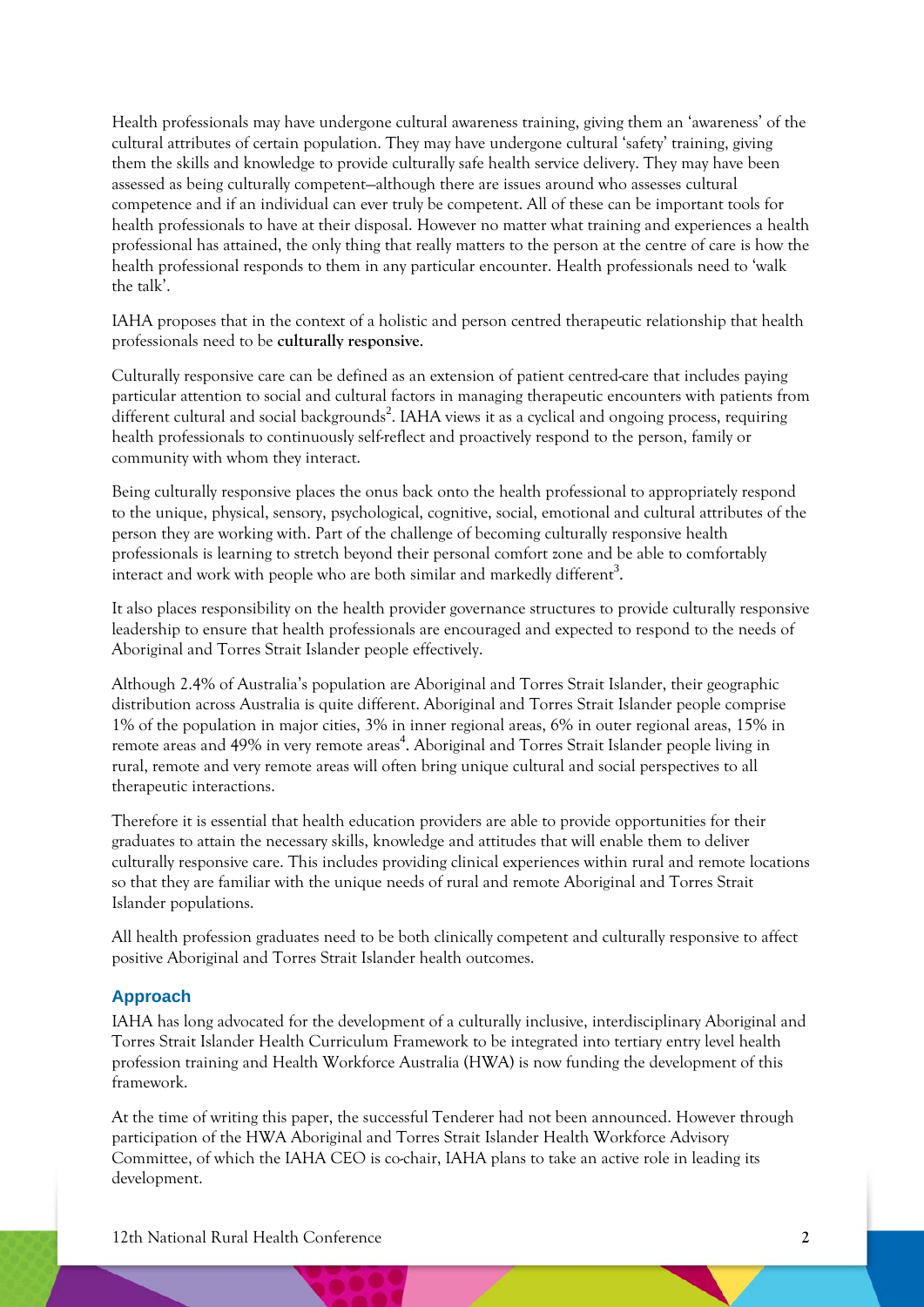IAHA has strongly advocated for the development and implementation of a framework similar to the existing CDAMS Indigenous Health Curriculum Framework within allied health courses. The medical profession's CDAMS framework was endorsed by all the Deans of Medicine and has been included in the Australian Medical Council's accreditation guidelines for basic medical education since 2006; requiring all medical schools to include core Aboriginal and Torres Strait Islander health content in their medical curricula.

However in order for any Aboriginal and Torres Strait Islander curricula framework to be implemented within health profession training it must be supported by and embedded within health profession course accreditation. IAHA has laid the foundation for the development and implementation of a nationally consistent Aboriginal and Torres Strait Islander Health Curriculum Framework by establishing strong relationships with HWA, the Australian Council of Pro Vice-Chancellors and Deans of Health Sciences and other key stakeholders to ensure that the framework can be implemented and embedded within health profession course accreditation. IAHA asserts that education providers need to be held accountable for the cultural responsiveness of its health graduates.

This will occur when Accreditation Standards for health professions explicitly address the processes, structures and curriculum requirements needed in order to produce graduates able to work with and deliver culturally responsive care to Aboriginal and Torres Strait Islander people.

IAHA has examined a number of Accreditation Standards for registered professions which has shown that there are varying degrees of importance placed upon Aboriginal and Torres Strait Islander health. Medicine<sup>5</sup> and Nursing<sup>6</sup> Accreditation Standards currently lead the way in setting high standards for education providers in the development and implementation of Aboriginal and Torres Strait Islander curricula and working collaboratively with Aboriginal and Torres Strait Islander communities.

IAHA would like to see all other health professions' accreditation standards meet or exceed these standards.

On 15 February 2013, IAHA worked with its Aboriginal and Torres Strait Islander OT members to submit input into the Review of the Accreditation Standards for the Occupational Therapy (OT) Profession. The submission made 11 recommendations that aim to build the capacity of education providers to produce OT Graduates who have the skills, knowledge and experiences to work effectively with and deliver culturally responsive care to Aboriginal and Torres Strait Islander peoples. The elements within this submission could be applied to all health professions.

IAHA asserts that all health profession accreditation standards should mandate that education providers:

- address Aboriginal and Torres Strait Islander peoples in their health program philosophy and purpose
- embed comprehensive curriculum coverage of Aboriginal and Torres Strait Islander Health (studies of the history, culture and health of Aboriginal and Torres Strait Islander people) across the program
- engage in education strategies that involve partnerships with relevant local Aboriginal and Torres Strait Islander communities, organisations and individuals
- outline strategies used to ensure that students have the requisite knowledge and skill in delivering culturally responsive care
- provides clinical learning environments that provide students with experience in the provision of culturally responsive health care to Aboriginal and Torres Strait Islander peoples living in urban, rural and remote locations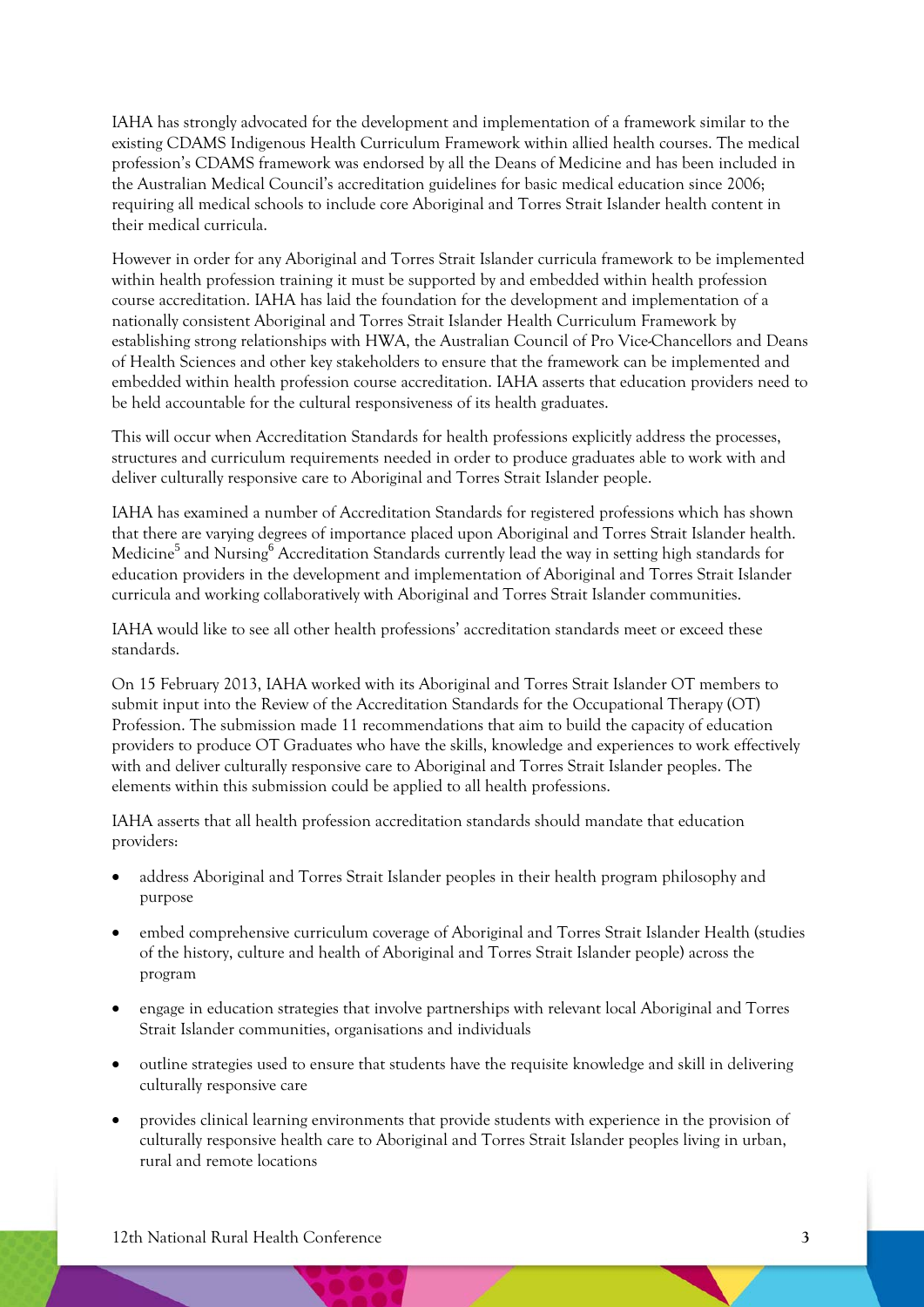- uses educational expertise, including that of Aboriginal and Torres Strait Islander people, in the development and management of the program
- articulate how the educational facilities and resources are consistent with and support the program's Aboriginal and Torres Strait Islander philosophy and purpose
- ensure staff recruitment strategies are culturally inclusive and reflect population diversity and take affirmative action to encourage participation from Aboriginal and Torres Strait Islander people
- collaborate with Aboriginal and Torres Strait Islander health professionals and community members to provide feedback and advice to the program
- utilise strategies and admission policies that target groups under-represented in the program, highlighting initiatives for and numbers of Aboriginal and Torres Strait Islander students, to ensure student profile is reflective of the community profile.

If implemented, these recommendations will drive education providers to work collaboratively with Aboriginal and Torres Strait Islander people, particularly within rural and remote locations, to develop local partnerships and drive local health education program development.

## **Conclusion**

Widespread implementation of the Aboriginal and Torres Strait Islander Health Curriculum Framework will require complex reform of the ways in which health education providers operate. However this will result in those education providers producing a more culturally responsive health workforce.

It is anticipated that health outcomes for Aboriginal and Torres Strait Islander people, including those living in rural, remote and very remote locations, will only be improved when health care is delivered by health professionals who are better prepared to work with and respond to them appropriately. All health profession graduates need to be both clinically competent and culturally responsive to affect positive Aboriginal and Torres Strait Islander health outcomes.

#### **Recommendation**

Accreditation standards of all health professions be reviewed and updated to explicitly set the standard for education providers around the processes, structures and curriculum requirements to produce graduates who are able to deliver culturally responsive care to Aboriginal and Torres Strait Islander people, including those living in rural, remote and very remote locations.

## **References**

- 1. Aboriginal Cultural Security—An outline of the Policy and its Implementation, NT Government. http://www.health.nt.gov.au/library/scripts/objectifyMedia.aspx?file=pdf/9/26.pdf&siteID=1&str\_title =An outline of the Policy and its Implementation.pdf Accessed March 2013.
- 2. Marcia Carteret, M. Ed. Key Concepts in Cross-Cultural Communications http://www.dimensionsofculture.com/2010/10/576/ Accessed March 2013.
- 3. Ring J. M., Nyquist J. G., Mitchell S. (2008). Curriculum for culturally responsive health care: The stepby-step guide for cultural competence training. Oxford, UK: Radcliffe Publishing.
- 4. Jennifer Baxter, Alan Hayes and Matthew Gray, March 2011, Families in regional, rural and remote Australia. Published by Australian Institute of Family Studies.
- 5. http://www.amc.org.au/images/Accreditation/FINAL-Standards-and-Graduate-Outcome-Statements-20- December-2012.pdf Accessed March 2013.